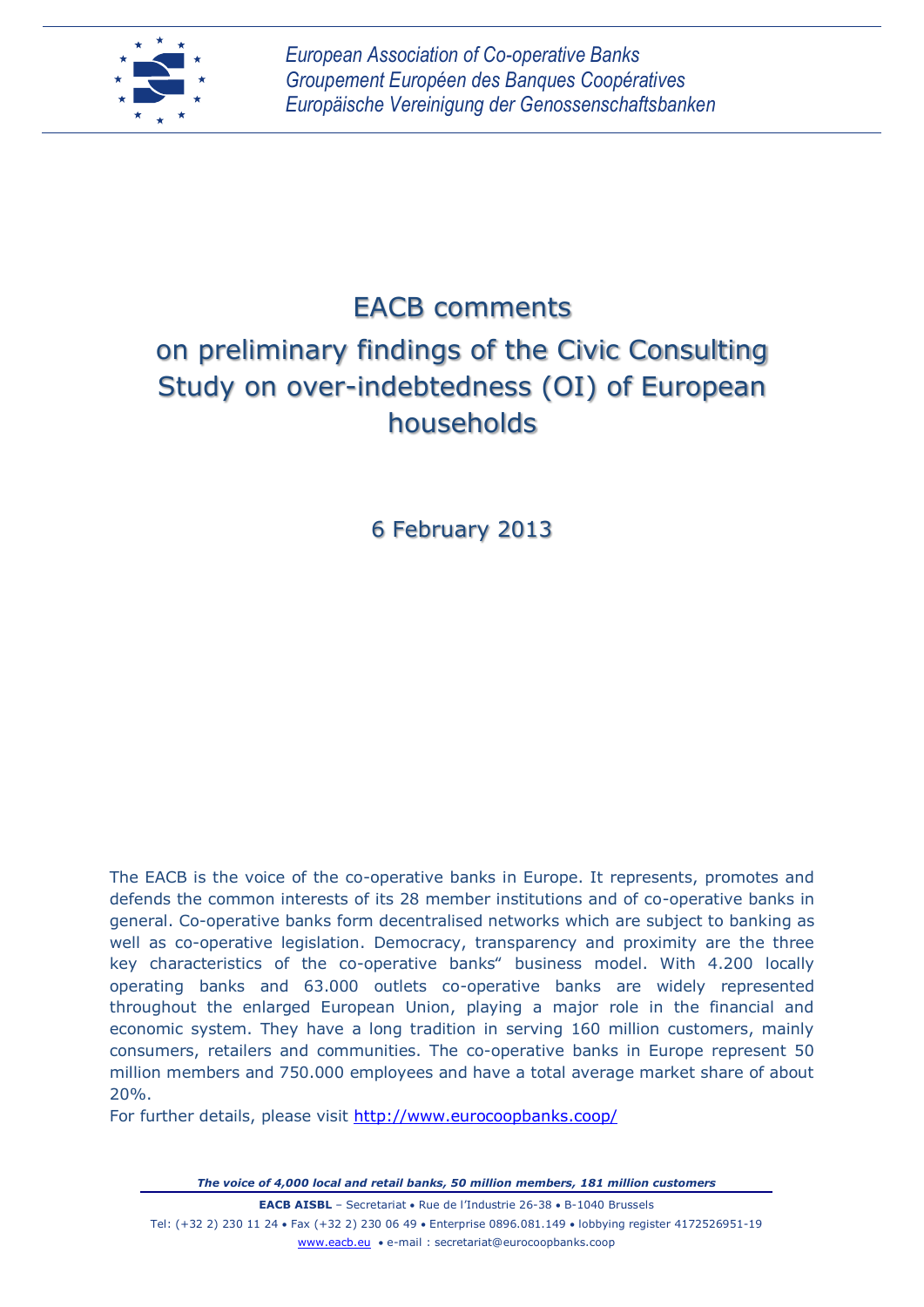

The EACB welcomes the possibility of providing its comments on the summary of the preliminary findings of the Civic Consulting *Study on over-indebtedness (OI) of European households*.

Bearing in mind the limited amount of information contained in the summary, the preliminary nature of the consultant's conclusions, and the extremely short timeframe for providing responses, the EACB is in a position to present only limited observations on causes and consequences of the OI, as well as on possible measures to alleviate its impact on the society.

Under the condition of the availability of the full and final study, the European cooperative banks may be in a position to offer additional remarks.

## **I. Causes of over-indebtedness**

#### **No clear links identified**

The EACB welcomes the approach taken by the consultant to analyze a wide range of elements which can potentially lead to over-indebtedness (OI). Indeed, the issue of OI is truly complex and the bit of the study available shows no clear links with any one potential cause which would be universal in all, or even, in the majority of cases. There are certainly no clear links between the debt-to-income ratio and arrears.

Indeed, where the interim study detects some links, it is between the levels of OI and:

- the levels of income (Bulgaria, Romania, Latvia),
- unemployment (Greece, Spain),
- historical factors such as relatively recent introduction of free market economy (Latvia, Hungary, Romania, Bulgaria), or
- cultural attitudes to saving (Belgium, the Netherland, Luxembourg, France and Germany being the top countries in terms of savings per capita) or to debt (Ireland or Italy, in terms of either the approach to debt in general or in terms of timely fulfillment of financial obligations).

#### **Individual's 'balance sheet'**

The first two factors listed above are closely linked to the general economic downturn, which in the past 5 years resulted in the decrease of general levels of resources available to households, be it in a form of lower income or erosion of accumulated savings. This is the consequence of unemployment (be it as a result of job loss or difficulties for young people with entering the job market), the change in the remuneration conditions for those with jobs, or significant tax increases. The sovereign debt crisis has lead to a certain transformation of the public OI into a private OI, related to decreased state spending on social security services or funding of other needs, now weighing more heavily on individual households (such as childcare, health service, education, public transport costs, etc.). Thus, when the decreased and persistent availability of assets is put up against the increasing cost of living, the risk of OI is the highest. This seems to be further illustrated by the fact that the countries which managed to maintain the lowest cost of living have also the lowest OI (e.g. the Netherlands and Sweden). Finally, events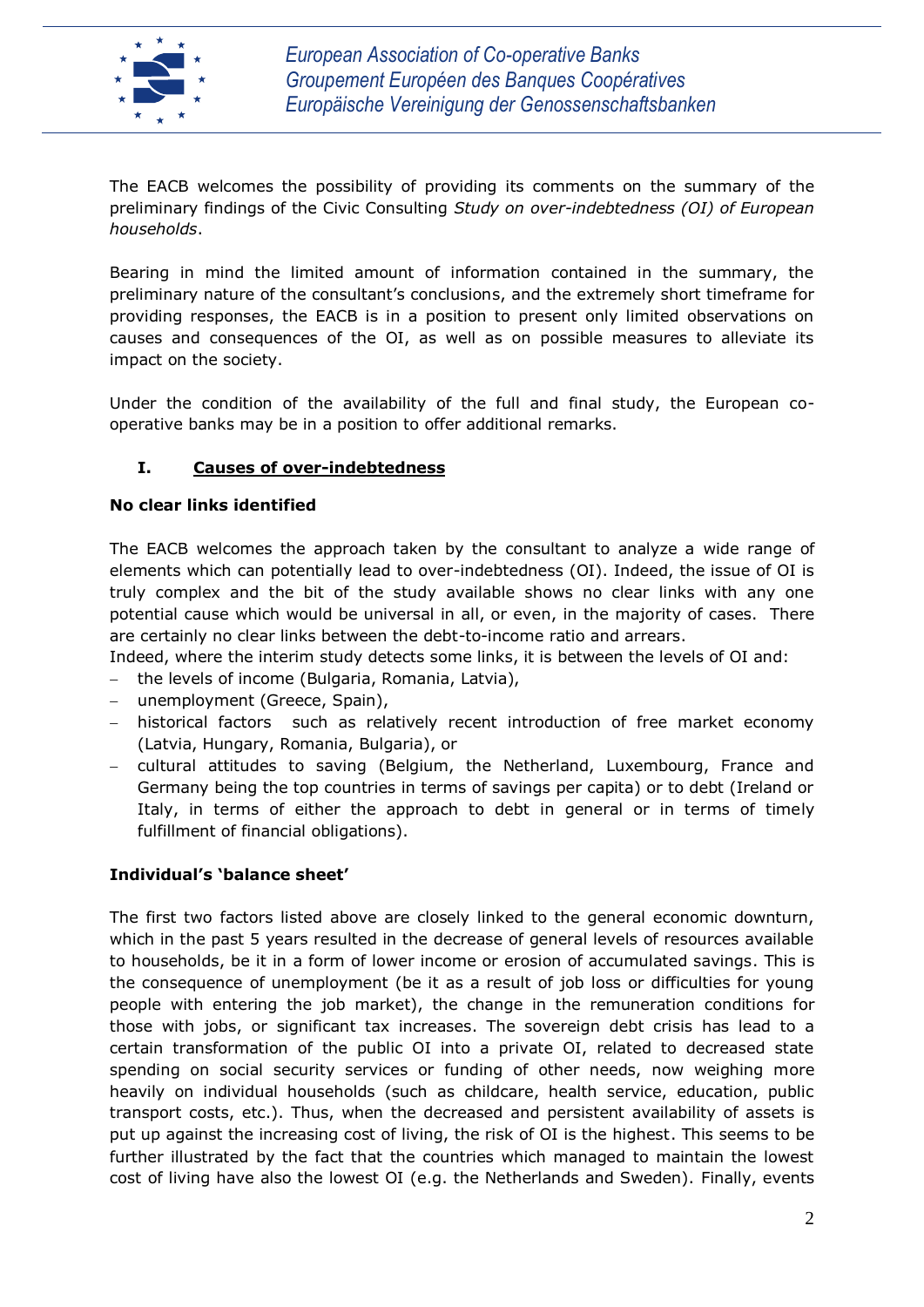

such as divorce or separation also often lead to the diminution of available resources and increase the risk of financial difficulties.

#### **Subjective elements**

Nonetheless, the task of finding correlations between the various factors and OI remains tedious, and this is partly due to the fact that OI is marked with subjectivity, such as for example related to the individual assessment of the expected standard of living or to the person's propensity to impulsiveness or planning ahead.

## **Responsible lending & borrowing**

With the multi-dimensional nature of OI, activities of banks, namely lending and borrowing, are a small element in a much bigger picture. We welcome the general recognition we seem to derive from the initial conclusions of the study that OI is not equal to borrowing over-commitment. We would like to, however, offer a brief commentary as regards credit in general. Co-operative banks are committed to an individualized approach to the credit granting process. In addition to the legal requirements to assess creditworthiness or provide adequate explanations, imposed on all creditors by, for example, the Consumer Credit Directive and in the near future by the Mortgage Credit Directive (CARRP), the co-operative banks use their proximity to their clients (who often are also members) to carefully analyze the financial situation of each individual client. It remains in the best interest of each co-operative bank to ensure that the borrower will be able to repay the loan, and not only because of the costs involved in the foreclosures – which should not be underestimated – but also because of the very nature of funding of co-operative banks, coming primarily from their clients-members.

However, it must be stressed that the credit granting decision is based on the snapshot of the situation at the moment of carrying out the creditworthiness assessment. The accidents of life, such as unemployment, death, , illness or divorce, cannot be anticipated neither by the lender - and most of the time - nor by the borrower. Thus, even the most thorough creditworthiness assessment cannot always guarantee that the consumer will not experience difficulties in repaying his or her loan. The close relationship of the clients with their bank puts the co-operative banks at the advantage that they can react appropriately in order to try and help the consumer prevent further aggravation of his financial standing leading to arrears and ultimately default.

Another point worth considering is that it is possibly the number of loans (cumulative borrowing) or the type of loans (short term loans with high interest rates, such as SMS loans or shop fidelity cards), rather than the total amount of loans, that may contribute to difficulties in repaying debt. Thus, the problems with accessing the credit history data, or irresponsible borrowing (i.e. not disclosing to the new lender the existence of other loans with other lenders) should be taken into the equation. Mortgage borrowing is also identified by some stakeholders as important, but this may well be explained by the fact that it is the longest and the biggest financial commitment in a person's life, which will be affected particularly severely in times of extreme economic downturns. Thus, this brings us back to the macro-economic factors, which  $-$  by the way  $-$  are identified as most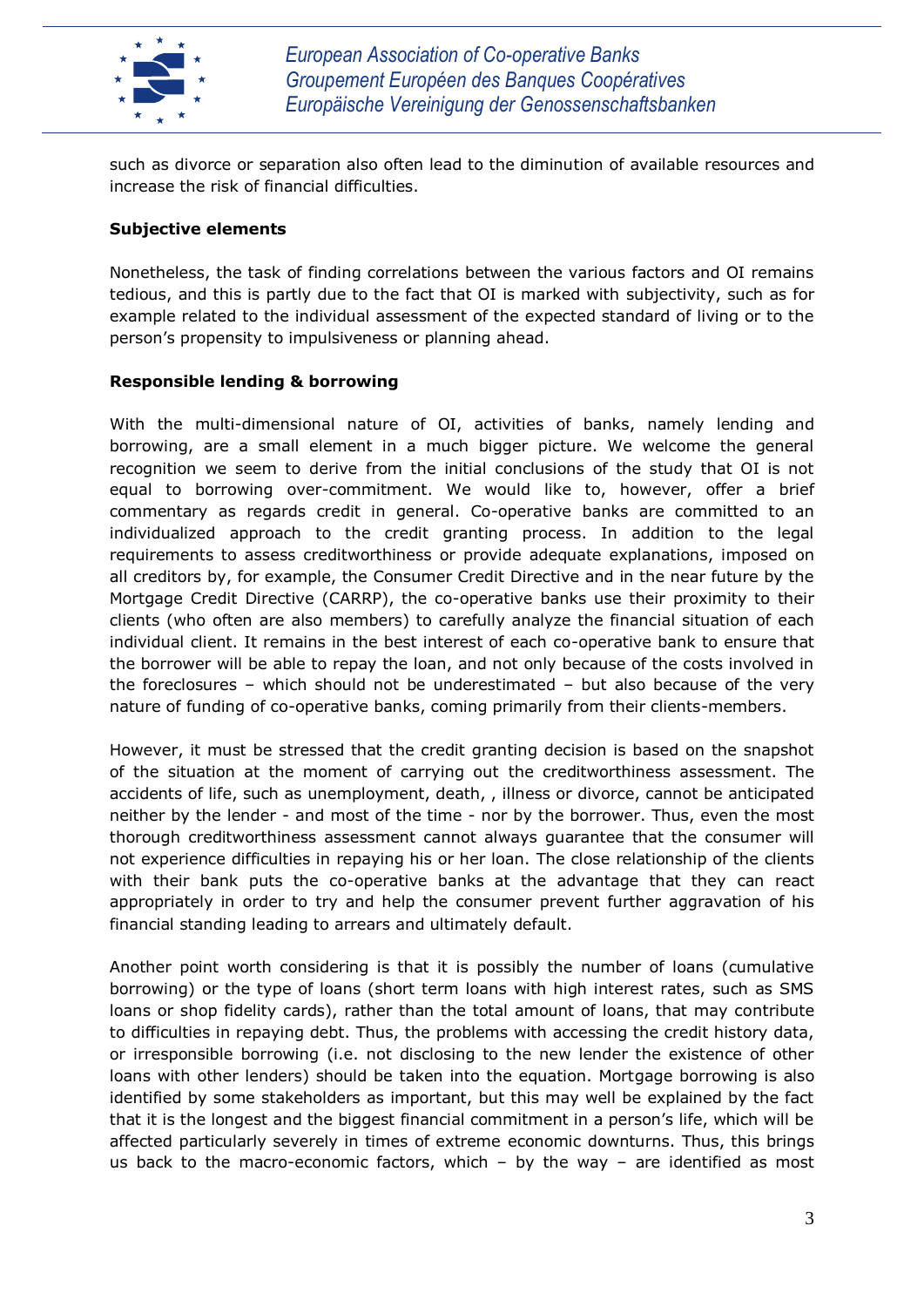

important causes of OI when the objective, statistical data are concerned (as opposed to stakeholders' views).

# **II. Consequences of over-indebtedness**

The EACB strongly disagrees with the notion raised by few participants in the Commission seminar that one of the consequences of OI is financial exclusion.

With reference to access to a basic bank account, the co-operative banks do not use factors such as low income or personal bankruptcy as reasons to refuse to open a bank account. Financial inclusion is historically embedded in the very *raison d'être* of the cooperative banks, created to ensure access to funding for those who could not avail of it from the 'mainstream' financial institutions. Nowadays, the co-operative banks often remain the only bank account providers present in many geographically remote areas, and provide access for their local communities. Possible refusals to open a bank account can be based on the inability to identify the person asking for a bank account, which is necessary to satisfy the 'know your customer' requirements of the anti-money laundering and terrorist financing prevention legislation.

Concerning access to credit, two sides of the same coin must be considered. On the one hand, lenders must lend responsibly and not lead their customers to over-commitment. On the other hand, access to credit is necessary to enable the economic growth and prevent people from turning to illegal credit markets. It should be noted that during the crisis credit played a role of a shock-absorber for some families faced with a sudden reduction of their standard of living. Again, the EACB would like to stress that as long as the levels of income of a given person are not sufficient, neither restricted nor excessive access to lending is going to be a panacea. It is the regulators' responsibility to recognize that these two sides of the same coin exist and cannot be looked upon in isolation. Finally, it is the consumer's responsibility to take good account of his or her financial capabilities to repay.

## **Actions for alleviating the impact of households' over-indebtedness**

The study findings being as diverse as they are, there is definitely no one generalized policy that could resolve the different problems of OI, and there is no room for 'one-sizefits-all' solutions. As the study clearly demonstrates, OI is a truly multi-dimensional problem requiring a number of actions, which can be grouped in three categories:

- 1) Related to economic growth, job creation and appropriate social policies
- 2) Related to empowerment of individuals
- 3) Related to the right balancing of the rights of debtors and creditors

**The first group** is clearly a very broad one and cannot be addressed in this paper.

**The second group** would include financial education, 3<sup>rd</sup> party quarantees and debt counseling.

The EACB has been insisting on the importance of broadly understood **financial education** for a long time and we very much welcomed the fact that it has been finally recognized by many civil society stakeholders as one of the key tools to fight OI.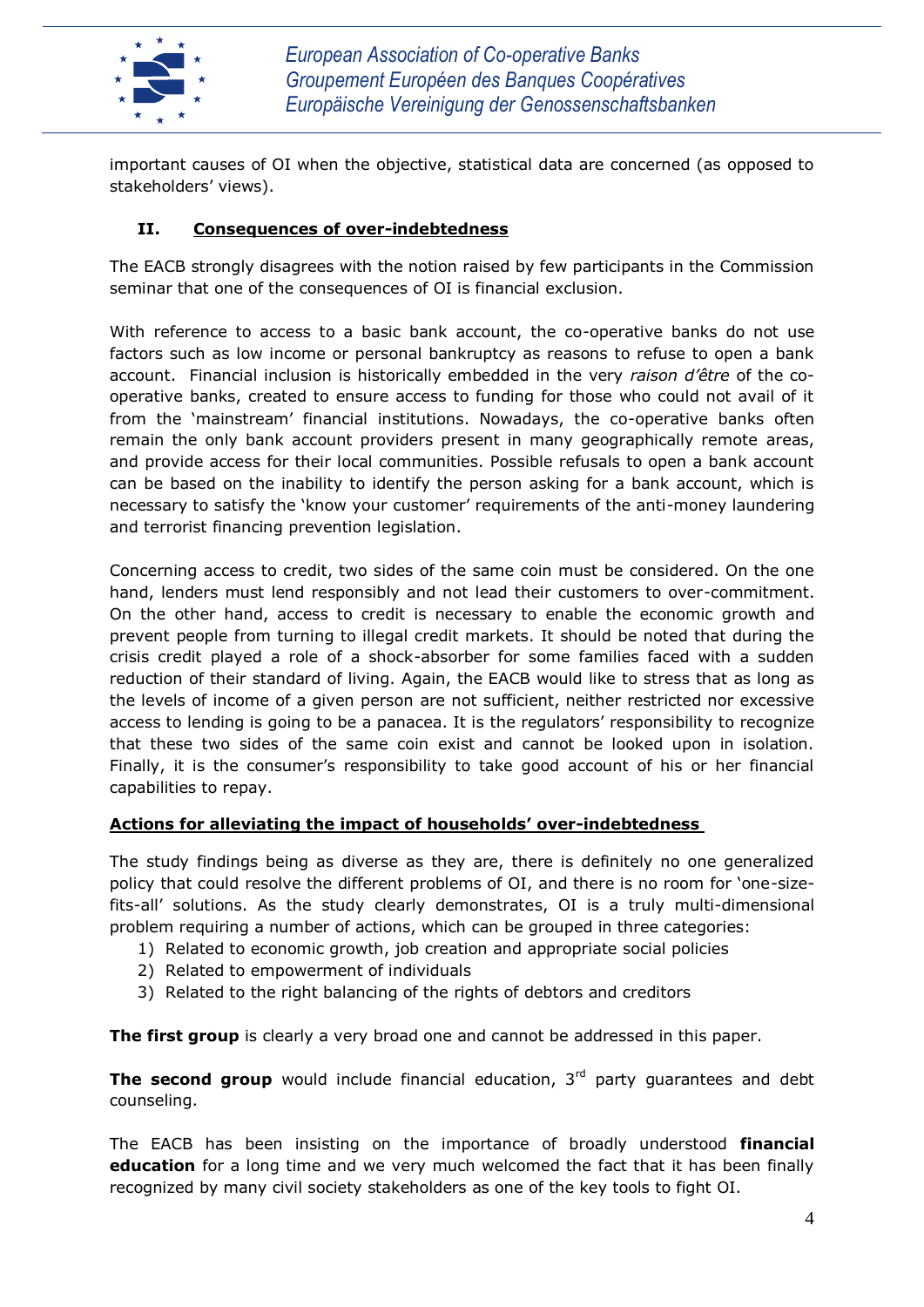

The benefits of the various forms of **3 rd party guarantees** should not be underestimated. As explained, it is possible for neither the lender nor the borrower to envisage certain accidents of life. Thus, guarantees such as payment protection insurance or life insurance have a real potential for diminishing the detrimental effects of such events on individual's overall financial standing. We recognize the recent negative media off sound of some of such products caused by some instances of mis-selling, however, here again, the role of financial education comes in view, both in the context of ensuring people's understanding of the benefits of such guarantees, as well as of their nature and functioning.

**Debt counseling**, which - given the complex sources and nature of the difficulties of the over-indebted persons, and the wide reaching effects of the over-indebtedness for the whole economy - should be provided by publically funded independent entities.

**The third group** is related to the balancing of the rights of debtors and creditors, the latter having to be understood in a broad manner, including not only lenders, but also utility companies, telecommunication providers, etc.

To limit the problem of OI, the EACB welcomes the fact that the draft Mortgage Credit Directive (CARRP) proposes to introduce the same level of non-discriminatory access to for all creditors to databases used in the Member State as currently stated in the CCD.

In addition, it must be ensured that the data protection rules do not restrict this access. We would like to recall that one of the Recommendations of the 2009 Report of the Expert Group on Credit Histories was that national Data Protection Authorities should work towards more convergence or harmonization in the interpretation of data protection rules and in their practices in order to facilitate the process of credit data exchange. In this context, the EACB is concerned about the current developments concerning the proposal for the General Data Protection Regulation (GDPR), which bares the risk of significantly *reducing* access to credit history data. Namely, Article 6 of the GDPR proposal deals with the grounds for lawful processing of data. In Paragraph 1 point f it is stated that *"processing is necessary for the purposes of the legitimate interests pursued by a controller, except where such interests are overridden by the interests or fundamental rights and freedoms of the data subject which require protection of personal data (…)".* The EACB strongly recommends an amendment bringing this text in line with the current 1995 Data Protection Directive by adding the phrase *"interests pursued by a controller or by the third party or parties to whom the data are disclosed"*.

As far as the credit sector is concerned, the CCD and the upcoming CARRP will provide comprehensive regulation of responsible lending. In this context, the EACB very much welcomed the conclusions of the European Parliament in its Resolution from November 2012 that the focus should be not on proposing new legislation but on ensuring that the CCD is properly transposed and implemented.

Admittedly, some of the solutions could be more or less tightly coordinated at EU level, such as e.g. coordination of actions on financial education or preventing undue inconsistencies in the EU legislation. Also, the EACB would encourage the Commission to